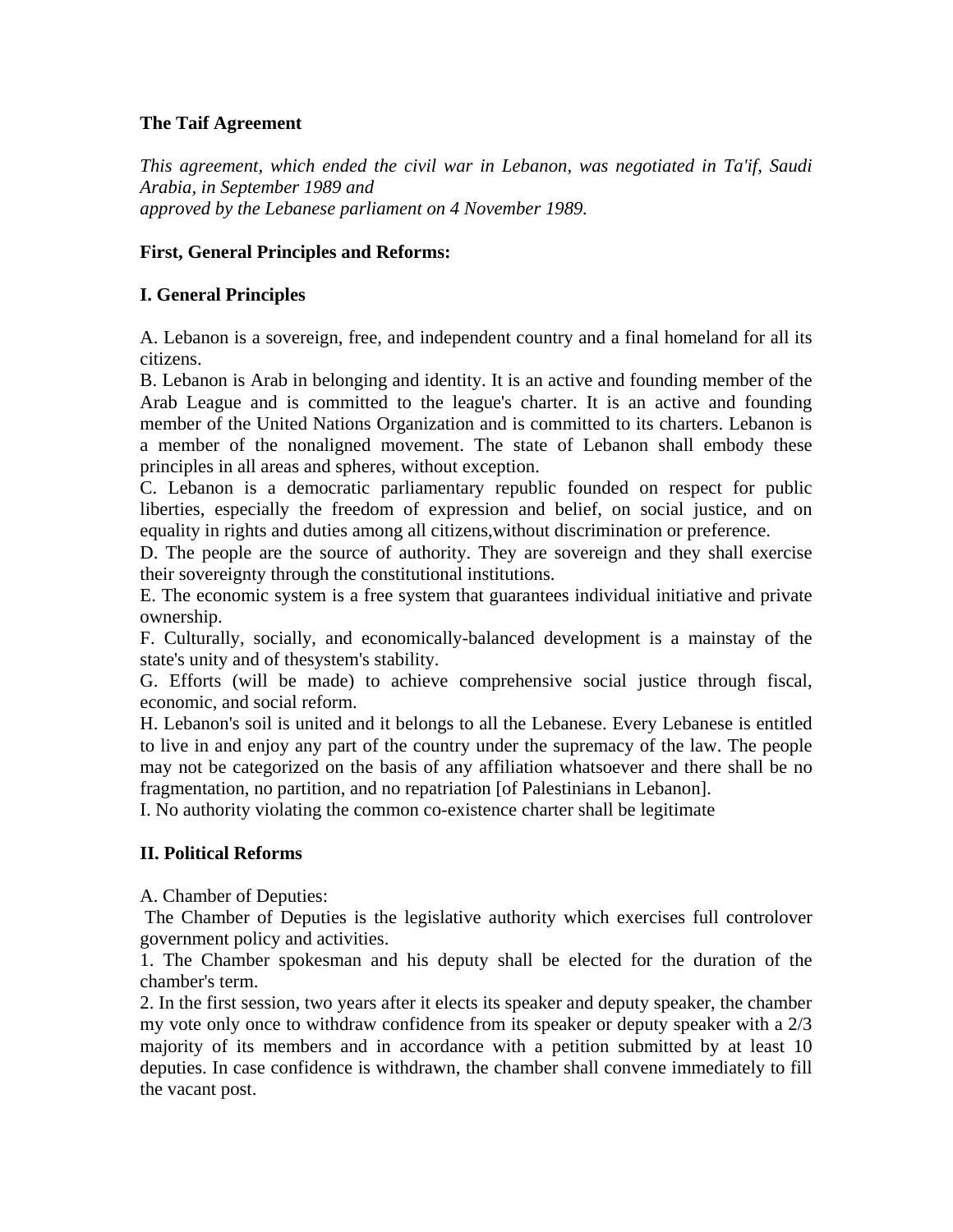3. No urgent bill presented to the Chamber of Deputies may be issued unless it is included in the agenda of a public session and read in such a session, and unless the grace period stipulated by the constitution passes without a resolution on such a bill with the approval of the cabinet.

4. The electoral district shall be the governorate.

5. Until the Chamber of Deputies passes an election law free of sectarian restriction, the parliamentary seats shall be divided according to the following bases:

a. Equally between Christians and Muslims.

b. Proportionately between the denominations of each sect.

c. Proportionately between the districts.

6. The number of members of the Chamber of Deputies shall be increased to 108, shared equally between Christians and Muslims. As for the districts created on the basis of this document and the districts whose seats became vacant prior to the proclamation of this document, their seats shall be filled only once on an emergency basis through appointment by the national accord government that is planned to be formed.

7. With the election of the first Chamber of Deputies on a national, not sectarian, basis, a senate shall be formed and all the spiritual families shall be represented in it. The senate powers shall be confined to crucial issues.

B. President of Republic:

The president of republic is the head of the state and a symbol of the country's unity. He shall contribute to enhancing the constitution and to preserving Lebanon's independence, unity, and territorial integrity in accordance with the provisions of the constitution. He is the supreme commander of the armed forces which are subject to the power of the cabinet. The president shall exercise the following powers:

1. Head the cabinet [meeting] whenever he wishes, but without voting.

2. Head the Supreme Defense Council.

3. Issues decrees and demand their publication. He shall also be entitled to ask the cabinet to reconsider any resolution it makes within 15 days of the date of deposition of the resolution with the presidential office. Should the cabinet insist on the adopted resolution, or should the grace period pass without issuing and returning the decree, the decree of the resolution shall be valid and must be published.

4. Promulgate laws in accordance with the grace period stipulated by the constitution and demand their publication upon ratification by the Chamber of Deputies. After notifying the cabinet, the president may also request reexamination of the laws within the grace periods provided by the constitution, and in accordance with the articles of the constitution. In case the laws are not issued or returned before the end of the grace periods, they shall be valid by law and they must be published.

5. Refer the bills presented to him by the Chamber of Deputies.

6. Name the prime minister-designate in consultation with the Chamber of Deputies speaker on the basis of binding parliamentary consultation, the outcome of which the president shall officially familiarize the speaker on.

7. Issue the decree appointing the prime minister independently.

8. On agreement with the prime minister, issue the decree forming the cabinet.

9. Issue decrees accepting the resignation of the cabinet or of cabinet ministers and decrees relieving them from their duties.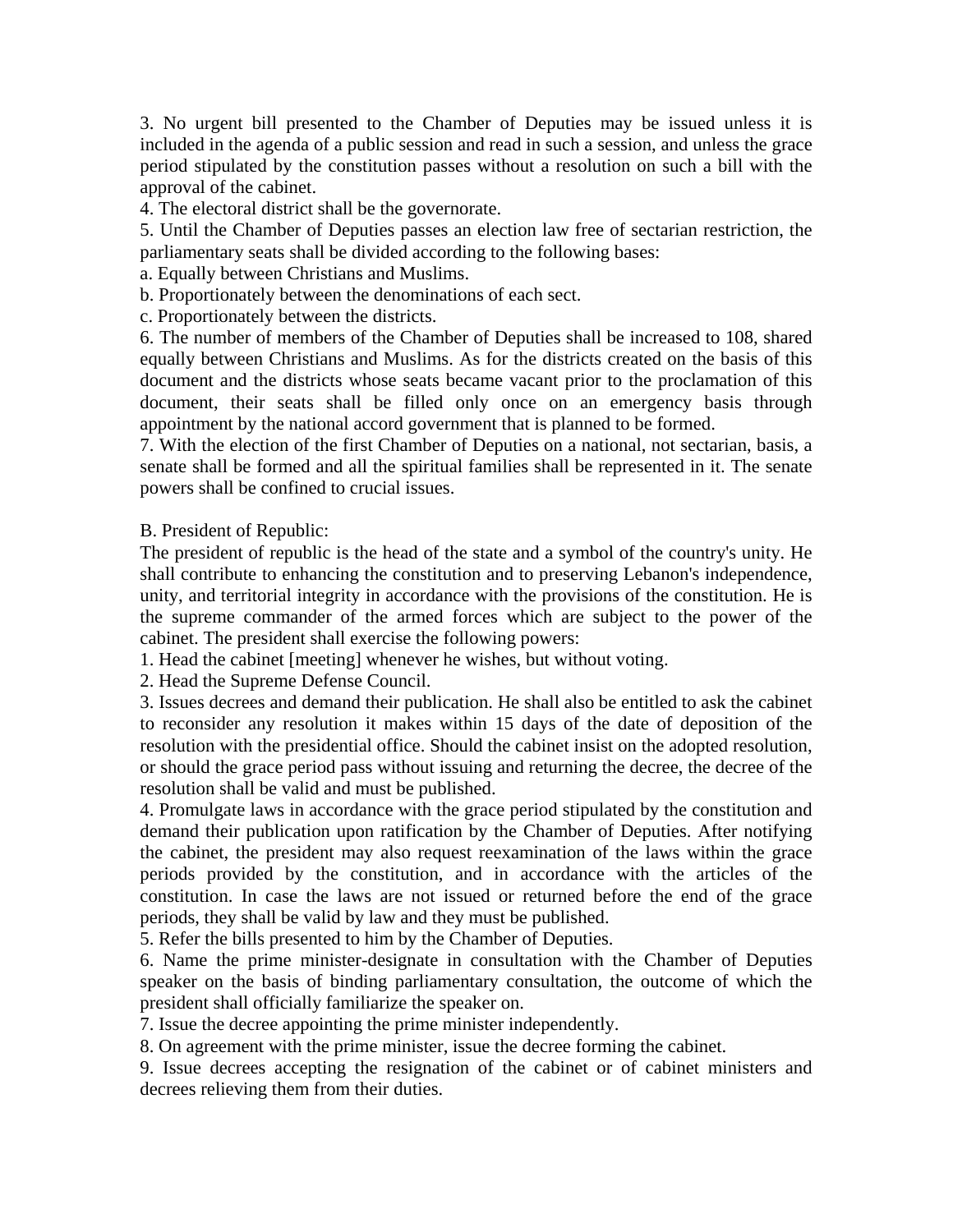10. Appoint ambassadors, accept the accreditation of ambassadors, and award state medals by decree.

11. On agreement with the prime minister, negotiate on the conclusion and signing of international treaties which shall become valid only upon approval by the cabinet. The cabinet shall familiarize the Chamber of Deputies with such treaties when the country's interest and state safety make such familiarization possible. As for treaties involving conditions concerning state finances, trade treaties, and other treaties which may not be abrogated annually, they may not be concluded without Chamber of Deputies' approval.

12. When the need arises, address messages to the Chamber of Deputies.

13. On agreement with the prime minister, summon the Chamber of Deputies to hold special sessions by decree.

14. The president of the republic is entitled to present to the cabinet any urgent issue beyond the agenda.

15. On agreement with the prime minister, call the cabinet to hold a special session whenever he deems it necessary.

16. Grant special pardon by decree.

17. In the performance of his duty, the president shall not be liable unless he violates the constitution or commits high treason.

C. Prime Minister:

 The prime minister is the head of the government. He represents it and speaks in its name. He is responsible for implementing the general policy drafted by the cabinet. The prime minister shall exercise the following powers:

1. Head the cabinet.

2. Hold parliamentary consultations to form the cabinet and co-sign with the president the decree forming it. The cabinet shall submit its cabinet statement to the Chamber of Deputies for a vote of confidence within 30 days [of its formation]. The cabinet may not exercise its powers before gaining the confidence, after its

resignation, or when it is considered retired, except within the narrow sense of disposing of affairs.

3. Present the government's general policy to the Chamber of Deputies.

4. Sign all decrees, except for decrees naming the prime minister and decrees accepting cabinet resignation or considering it retired.

5. Sign the decree calling for a special session and decrees issuing laws and requesting the reexamination of laws.

6. Summon the cabinet to meet, draft its agenda, familiarize the president of the republic in advance with the issues included in the agenda and with the urgent issues to be discussed, and sign the usual session minutes.

7. Observe the activities of the public departments and institutions; coordinate between the ministers, and issue general instructions to ensure the smooth progress of work.

8. Hold working sessions with the state agencies concerned in the presence of the minister concerned.

9. By law, act as the Supreme Defense Council's deputy chairman.

#### D. Cabinet:

The executive power shall be vested in the Cabinet.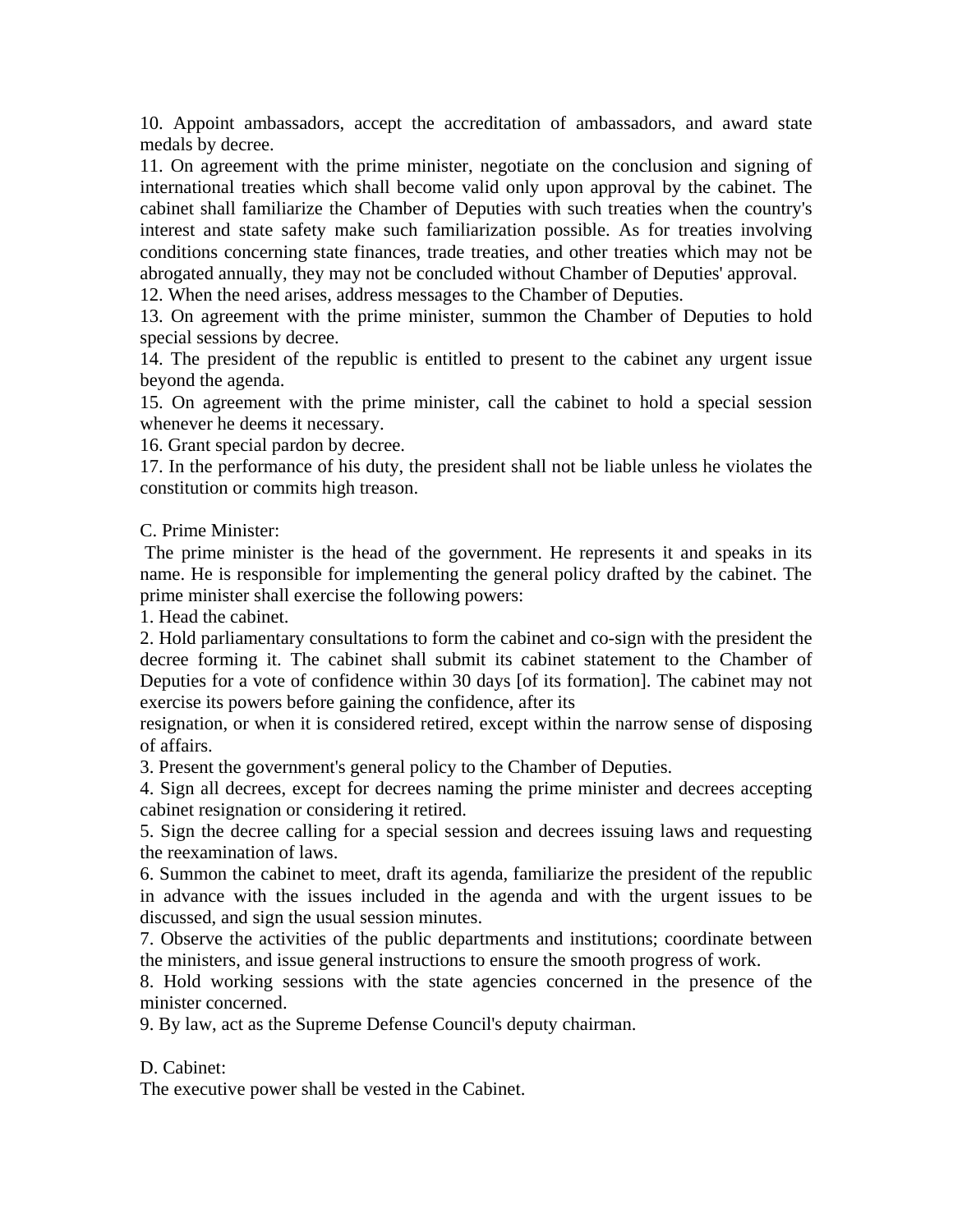The following are among the powers exercised by it:

1- Set the general policy of the State in all domains, draws up draft bills and decrees, and takes the necessary decisions for its implementation.

2. Watch over the implementation of laws and regulations and supervise the activities of all the state agencies without exception, including the civilian, military, and security departments and institutions.

3. The cabinet is the authority which controls the armed forces.

4. Appoint, dismiss, and accept the resignation of state employees in accordance with the law.

5. It has the right to dissolve the Chamber of Deputies at the request of the president of the republic if the chamber refuses to meet throughout an ordinary or a special session lasting no less than one month, even though it is summoned twice consecutively, or if the chamber sends back the budget in its entirety with the purpose of paralyzing the government. This right may not be exercised again for the same reasons which called for dissolving the chamber in the first instance.

6. When the president of the republic is present, he heads cabinet sessions. The cabinet shall meet periodically at special headquarters. The legal quorum for a cabinet meeting is 2/3 the cabinet members. The cabinet shall adopt its resolutions by consent. If impossible, then by vote. The resolutions shall be adopted by a majority of the members present. As for major issues, they require the approval of 2/3 the cabinet members. The following shall be considered major issues: The state of emergency and it abolition, war and peace, general mobilization, international agreements and treaties, the state's general budget, comprehensive and long-term development plans, the appointment of top-level civil servants or their equivalent, reexamination of the administrative division, dissolving the Chamber of Deputies, the election law, the citizenship law, the personal status laws, and the dismissal of cabinet ministers.

#### E. Minister:

The minister's powers shall be reinforced in a manner compatible with the government's general policy and with the principle of collective responsibility. A minister shall not be relieved from his position unless by cabinet decree or unless the Chamber of Deputies withdraws its confidence from him individually

F. Cabinet Resignation:

Considering Cabinet Retired, and Dismissal of Ministers:

- 1. The cabinet shall be considered retired in the following cases:
- a. If its chairman resigns.
- b. If it loses more than 1/3 of its members as determined by the decree forming it.
- c. If its chairman dies.
- d. At the beginning of a president's term.
- e. At the beginning of the Chamber of Deputies' term.

f. When the Chamber of Deputies withdraws its confidence from it on an initiative by the chamber itself and on the basis of a vote of confidence.

2. A minister shall be relieved by a decree signed by the president of the republic and the prime minister, with cabinet approval.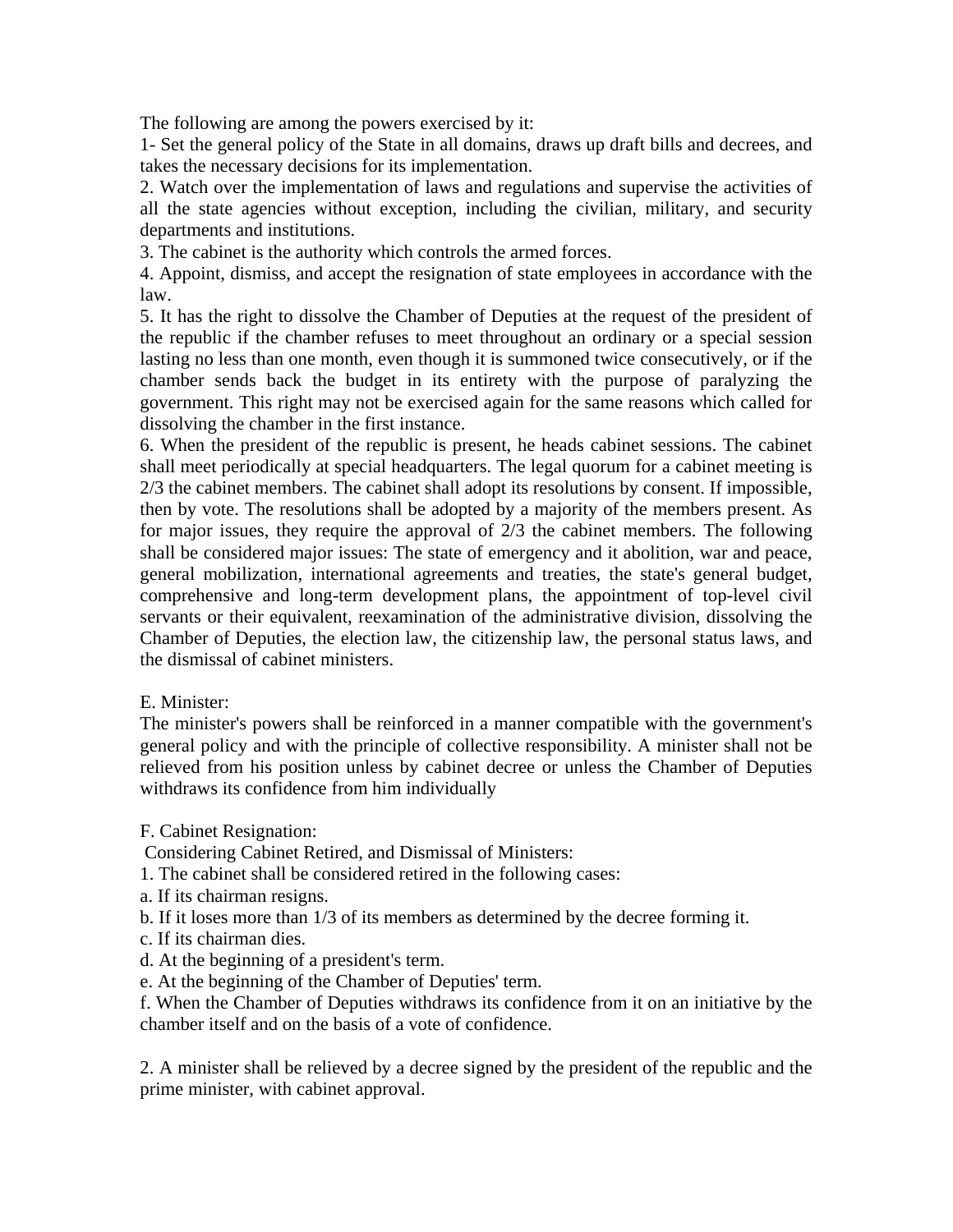3. When the cabinet resigns or is considered retired, the Chamber of Deputies shall, by law, be considered to be convened in a special session until a new cabinet is formed. A vote-of-confidence session shall follow.

# G. Abolition of Political Sectarianism:

Abolishing political sectarianism is a fundamental national objective.

To achieve it, it is required that efforts be made in accordance with a phased plan. The Chamber of Deputies election the basis of equal sharing by Christians and Muslims shall adopt the proper measures to achieve this objective and to form a national council which is headed by the president of the republic and which includes, in addition to the prime minister and the Chamber of Deputies speaker, political, intellectual, and social notables. The council's task will be to examine and propose the means capable of abolishing sectarianism, to present them to the Chamber of Deputies and the cabinet, and to observe implementation of the phased plan. The following shall be done in the interim period:

a. Abolish the sectarian representation base and rely on capability and specialization in public jobs, the judiciary, the military, security, public, and joint institutions, and in the independent agencies in accordance with the dictates of national accord, excluding the top-level jobs and equivalent jobs which shall be shared equally by Christians and Muslims without allocating any particular job to any sect.

b. Abolish the mention of sect and denomination on the identity card.

# **III. Other Reforms**

A. Administrative Decentralism:

1. The State of Lebanon shall be a single and united state with a strong central authority.

2. The powers of the governors and district administrative officers shall be expanded and all state administrations shall be represented in the administrative provinces at the highest level possible so as to facilitate serving the citizens and meeting their needs locally.

3. The administrative division shall be recognized in a manner that emphasizes national fusion within the framework of preserving common coexistence and unity of the soil, people, and institutions.

4. Expanded administrative decentralization shall be adopted at the level of the smaller administrative units [district and smaller units ] through the election of a council, headed by the district officer, in every district, to ensure local participation.

5. A comprehensive and unified development plan capable of developing the provinces economically and socially shall be adopted and the resources of the municipalities, unified municipalities, and municipal unions shall be reinforced with the necessary financial resources.

# B. Courts:

[1] To guarantee that all officials and citizens are subject to the supremacy of the law and to insure harmony between the action of the legislative and executive authorities on the one hand, and the givens of common coexistence and the basic rights of the Lebanese as stipulated in the constitution on the other hand: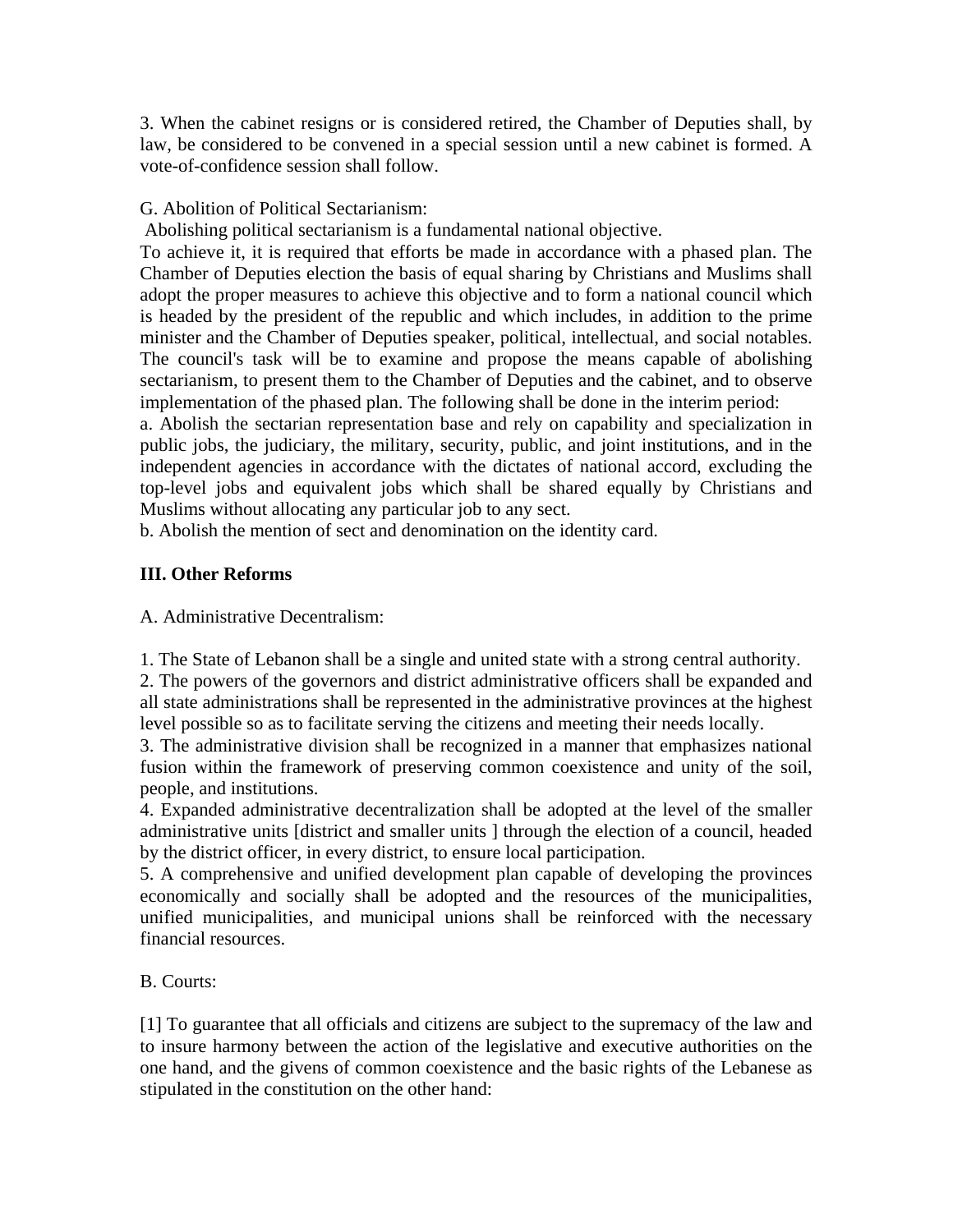1. The higher council which is stipulated by the constitution and whose task it is to try presidents and ministers shall be formed. A special law on the rules of trial before this council shall be promulgated.

2. A constitutional council shall be created to interpret the constitution, to observe the constitutionality of the laws, and to settle disputes and contests emanating from presidential and parliamentary elections.

3. The following authorities shall be entitled to revise the constitutional council in matters pertaining to interpreting the constitution and observing the constitutionality of the laws:

a. The president of the republic.

b. The Chamber of Deputies speaker.

c. The prime minister.

d. A certain percentage of members of the Chamber of Deputies.

[2] To ensure the principle of harmony between religion and state, the heads of the Lebanese sects may revise the constitutional council in matters pertaining to:

1. Personal status affairs.

2. Freedom of religion and the practice of religious rites.

3. Freedom of religious education.

[3]. To ensure the judiciary's independence, a certain number of the Higher Judiciary Council shall be elected by the judiciary body.

D. Parliamentary Election Law:

 Parliamentary elections shall be held in accordance with a new law on the basis of provinces and in the light of rules that guarantee common coexistence between the Lebanese, and that ensure the sound and efficient political representation of all the people's factions and generations. This shall be done after reviewing the administrative division within the context of unity of the people, the land,

and the institutions.

E. Creation of a socioeconomic council for development:

A socioeconomic council shall be created to insure that representatives of the various sectors participate in drafting the state's socioeconomic policy and providing advice and proposals.

F. Education:

1. Education shall be provided to all and shall be made obligatory for the elementary stage at least.

2. The freedom of education shall be emphasized in accordance with general laws and regulations.

3. Private education shall be protected and state control over private schools and textbooks shall be strengthened.

4. Official, vocational, and technological education shall be reformed, strengthened, and developed in a manner that meets the country's development and reconstruction needs. The conditions of the Lebanese University shall be reformed and aid shall be provided to the university, especially to its technical colleges.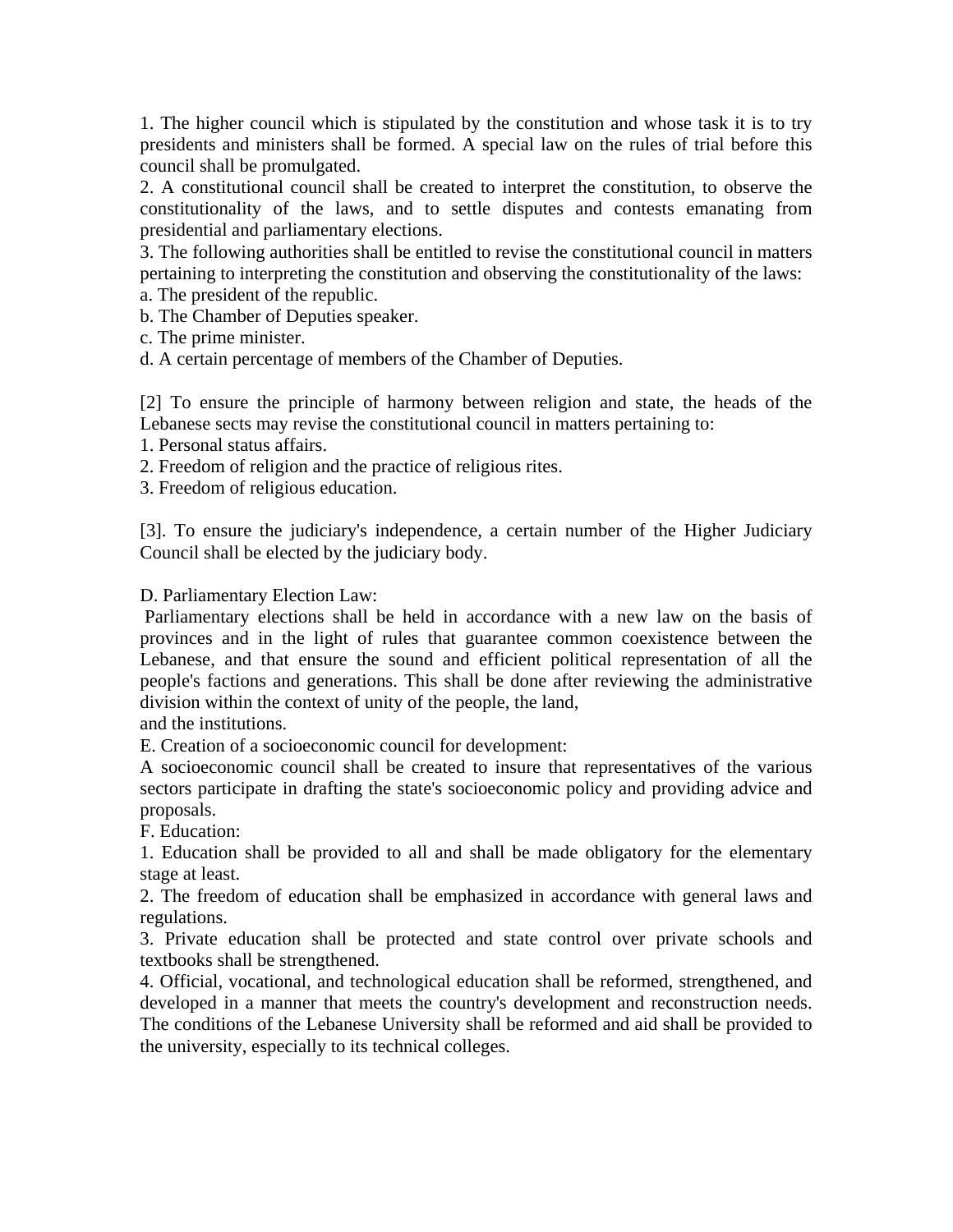5. The curricula shall be reviewed and developed in a manner that strengthens national belonging, fusion, spiritual and cultural openness, and that unifies textbooks on the subjects of history and national education.

### G. Information:

 All the information media shall be reorganized under the canopy of the law and within the framework of responsible liberties that serve the cautious tendencies and the objective of ending the state of war.

#### **Second, spreading the sovereignty of the State of Lebanon over all Lebanese territories:**

Considering that all Lebanese factions have agreed to the establishment of a strong state founded on the basis of national accord, the national accord government shall draft a detailed one-year plan whose objective is to spread the sovereignty of the State of Lebanon over all Lebanese territories gradually with the state's own forces. The broad lines of the plan shall be as follows:

A. Disbanding of all Lebanese and non-Lebanese militias shall be announced. The militias' weapons shall be delivered to the State of Lebanon within a period of 6 months, beginning with the approval of the national accord charter. The president of the republic shall be elected. A national accord cabinet shall be formed, and the political reforms shall be approved constitutionally.

B. The internal security forces shall be strengthened through:

1. Opening the door of voluntarism to all the Lebanese without exception, beginning the training of volunteers centrally, distributing the volunteers to the units in the governorates, and subjecting them to organized periodic training courses.

2. Strengthening the security agency to insure control over the entry and departure of individuals into and out of the country by land, air, and sea.

C. Strengthening the armed forces:

1. The fundamental task of the armed forces is to defend the homeland, and if necessary, protect public order when the danger exceeds the capability of the internal security forces to deal with such a danger on their own.

2. The armed forces shall be used to support the internal security forces in preserving security under conditions determined by the cabinet.

3. The armed forces shall be unified, prepared, and trained in order that they may be able to shoulder their national responsibilities in confronting Israeli aggression.

4. When the internal security forces become ready to assume their security tasks, the armed forces shall return to their barracks.

5. The armed forces intelligence shall be reorganized to serve military objectives exclusively.

D. The problem of the Lebanese evacuees shall be solved fundamentally, and the right of every Lebanese evicted since 1975 to return to the place from which he was evicted shall be established. Legistlation to guarantee this right and to insure the means of reconstruction shall be issued. Considering that the objective of the State of Lebanon is to spread its authority over all the Lebanese territories through its own forces, represented primarily by the internal security forces, and in view of the fraternal relations binding